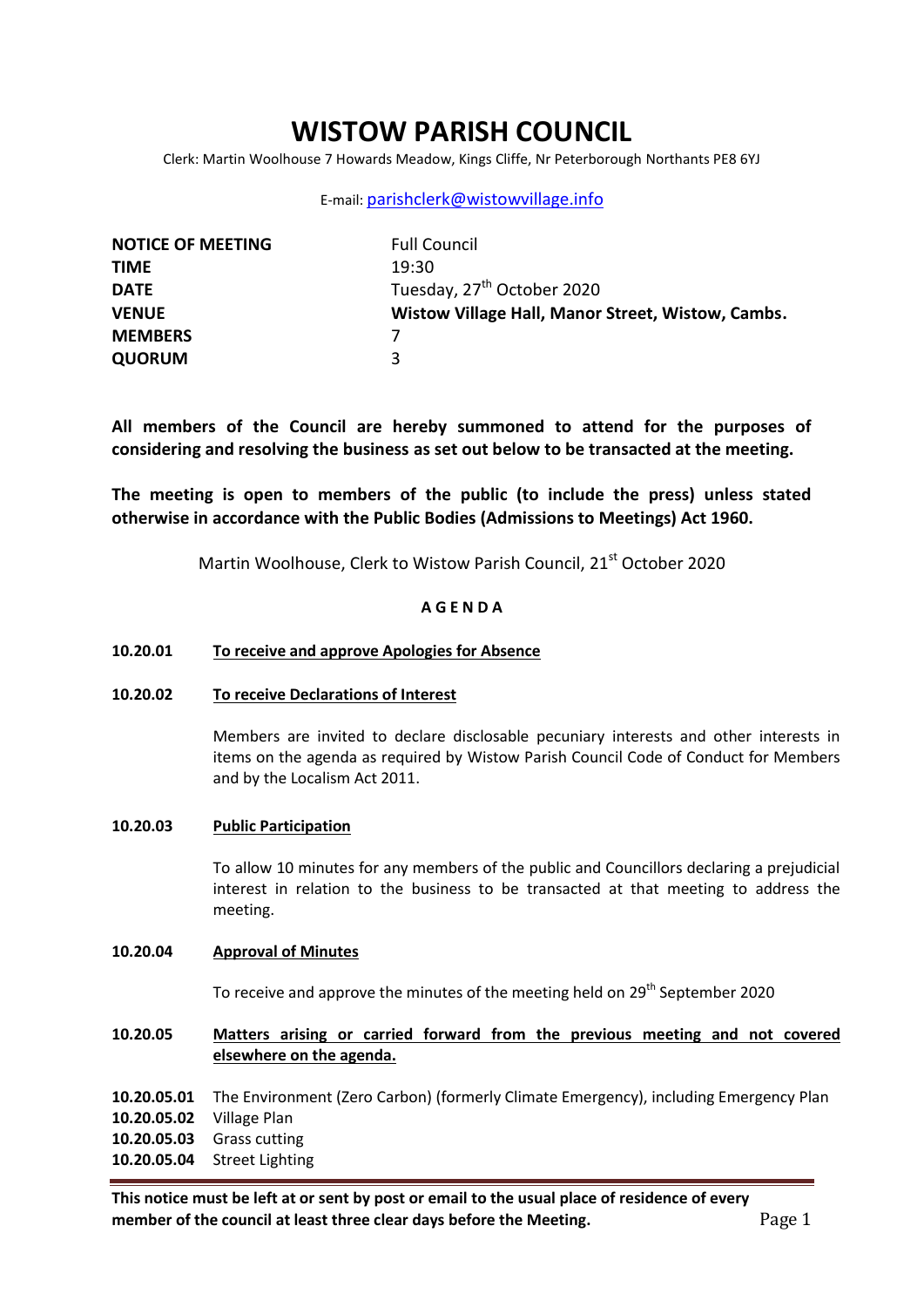- **10.20.05.04** Surfacing dressing and street sign
- **10.20.05.06** Cambs CC Winter gritting scheme (previously circulated)
- **10.20.05.07** Planning White Paper
- **10.20.05.08** London Hearts defibrillator
- **10.20.05.09** Cemetery

### **10.20.06 County and District Councillor reports**

To receive reports from Cambridgeshire CC and Huntingdonshire DC councillors

- **10.20.07 Notification of planning items.**
- **10.20.07.01** Nothing received this month

#### **10.20.98 Finance**

10.20.09.01 To approve accounts for payment: 27<sup>th</sup> October 2020

| <b>Date</b> | <b>Ref</b> | Payee               | <b>Description</b>                   | Amount £ |
|-------------|------------|---------------------|--------------------------------------|----------|
|             | <b>No</b>  |                     |                                      |          |
| 27/10/2020  | 015        | Mr M Woolhouse      | Net salary September 2020            | 260.00   |
| 27/10/2020  | 016        | Cambs. Water        | Cemetery water 2019/20               | 68.09    |
| 27/10/2020  | 017        | <b>LGS Services</b> | Reissued cheque for payroll services | 95.40    |
| 27/10/2020  | 018        | Mr M Woolhouse      | Zoom monthly fee and stamps          | 60.35    |

**10.20.09.02** To note the Income and Expenditure Account for October 2020 (see finance files).

**10.20.09.03** To note the bank reconciliations for October 2020 (see finance files).

- **10.20.09.04** To note the bank balances in the current and deposit accounts. (see finance files)
- **10.20.09.05** To consider the Precept for 2021/22
- **10.20.09.06** To note the current position on the operation of MetroBank bank accounts
- **10.20.09.07** To note the anticipated CIL receipt (see finance files)
- **10.20.09 Traffic, Highways & Road Safety**
- **10.20.09.01** Save as referred to below or in correspondence circulated nothing to report this month
- **10.20.09.02** Correspondence regarding Wistow Fen Lane

#### **10.20.10 Policing Matters**

**10.20.10.01** Incidents relating to Wistow were included in Correspondence and all alerts are posted to the Parish Council's Facebook page.

#### **10.20.11 Correspondence and Communications**

This correspondence has been previously circulated to Councillors (see correspondence file)

- **10.20.11.01** Police and Crime Commissioner newsletter
- **10.20.11.02** Remembrance Sunday guidance from Secretary of State
- **10.20.11.03** Ross Sargent correspondence re contract termination